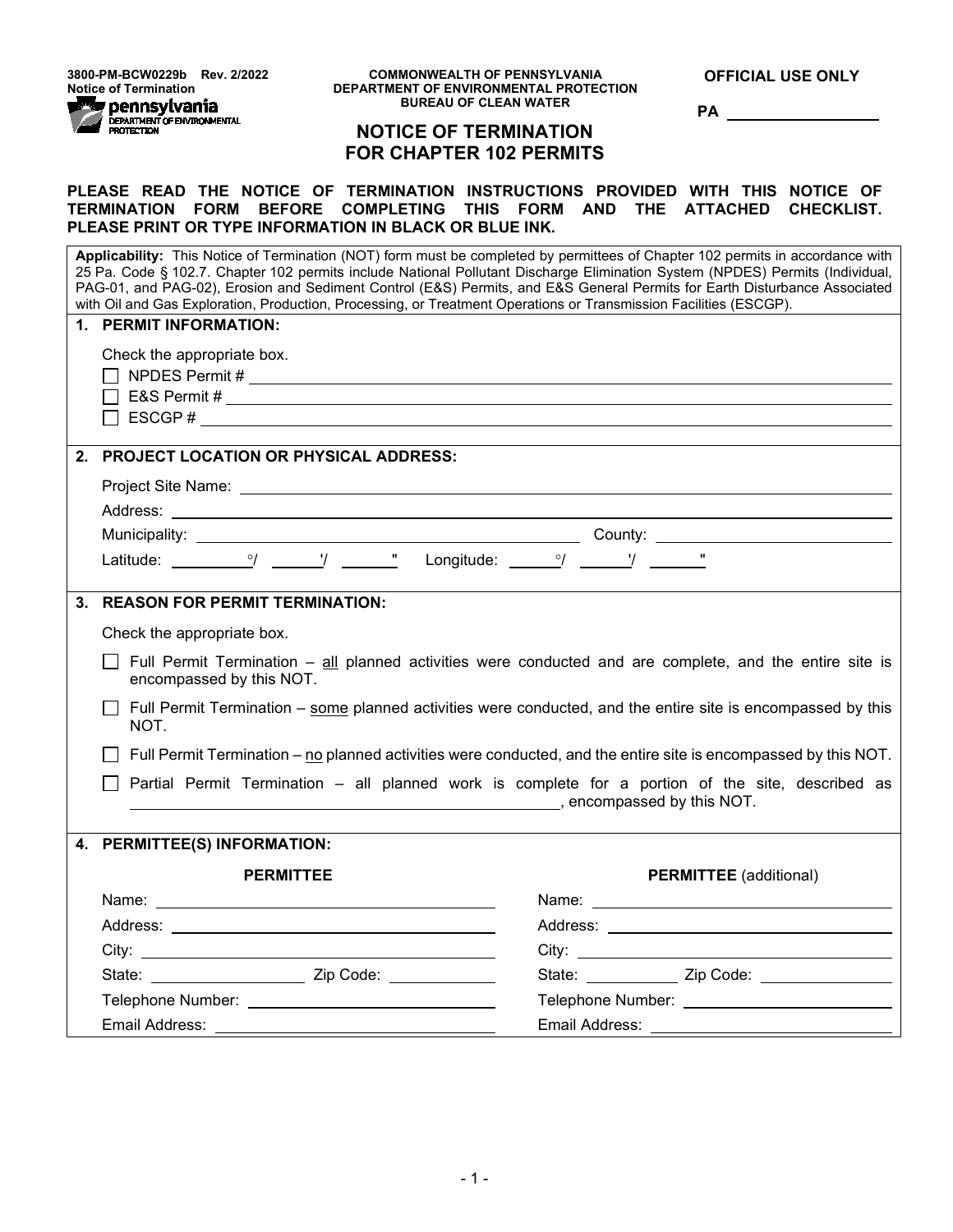|                                                                                               | 5. FINAL CERTIFICATION OF LICENSED PROFESSIONAL:                                                                                                                                                                                                                                                                                                                            |              |  |  |  |  |
|-----------------------------------------------------------------------------------------------|-----------------------------------------------------------------------------------------------------------------------------------------------------------------------------------------------------------------------------------------------------------------------------------------------------------------------------------------------------------------------------|--------------|--|--|--|--|
| This section is to be completed by a licensed professional as defined at 25 Pa. Code § 102.1. |                                                                                                                                                                                                                                                                                                                                                                             |              |  |  |  |  |
|                                                                                               | reflect the as-built conditions, are true and correct, and are in conformance with Chapter 102 of the rules and<br>regulations of the Department of Environmental Protection and that the project site was constructed in accordance<br>with the approved PCSM Plan or Site Restoration/Reclamation plan, all approved plan changes and accepted<br>construction practices. |              |  |  |  |  |
|                                                                                               | Name and Official Title of Licensed Professional                                                                                                                                                                                                                                                                                                                            |              |  |  |  |  |
|                                                                                               |                                                                                                                                                                                                                                                                                                                                                                             | Licensed     |  |  |  |  |
|                                                                                               |                                                                                                                                                                                                                                                                                                                                                                             | Professional |  |  |  |  |
|                                                                                               | Signature: <u>state and the set of the set of the set of the set of the set of the set of the set of the set of the set of the set of the set of the set of the set of the set of the set of the set of the set of the set of th</u>                                                                                                                                        | Seal         |  |  |  |  |
|                                                                                               |                                                                                                                                                                                                                                                                                                                                                                             |              |  |  |  |  |
| 6.                                                                                            | <b>LONG-TERM OPERATION AND MAINTENANCE AND RESTORATION/RECLAMATION:</b>                                                                                                                                                                                                                                                                                                     |              |  |  |  |  |
|                                                                                               | This project involves (check the appropriate box):                                                                                                                                                                                                                                                                                                                          |              |  |  |  |  |
|                                                                                               | Installation or utilization, and subsequent long-term operation and maintenance of PCSM BMPs per 25 Pa.<br>Code $\S$ 102.8(a) through (m).                                                                                                                                                                                                                                  |              |  |  |  |  |
|                                                                                               | <b>OR</b>                                                                                                                                                                                                                                                                                                                                                                   |              |  |  |  |  |
|                                                                                               | Installation of PCSM BMPs identified as restoration or reclamation activities per 25 Pa. Code § 102.8(n).                                                                                                                                                                                                                                                                   |              |  |  |  |  |
|                                                                                               | Note: For projects solely involving restoration or reclamation activities, proceed to Section 8.                                                                                                                                                                                                                                                                            |              |  |  |  |  |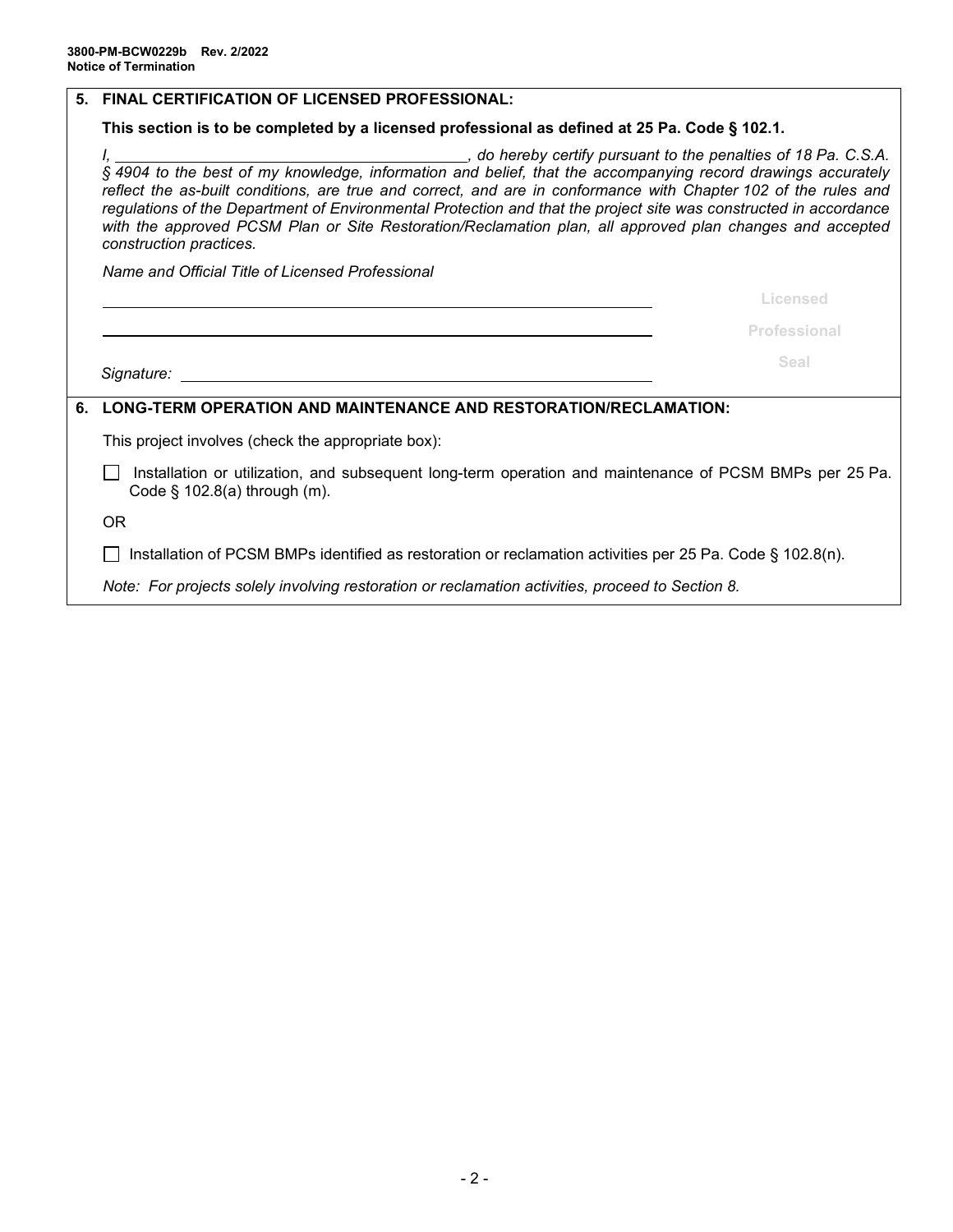### **7. PROOF OF INSTRUMENT FILING WITH THE RECORDER OF DEEDS OFFICE:**

Per 25 Pa. Code § 102.8(m)(2), the instrument will assure disclosure of the PCSM BMP(s) and the related obligations in the ordinary course of a title search of the subject property. The recorded instrument must identify the PCSM BMP(s), provide for the necessary access related to long-term operation and maintenance of the PCSM BMP(s) and provide notice that the responsibility for long-term operation and maintenance of the PCSM BMP(s) is a covenant that runs with the land that is binding upon and enforceable by subsequent grantees. The recording of the long-term operation and maintenance plan along with the instrument is recommended.

For either Commonwealth or federally-owned property, a covenant that runs with the land is not required until the *transfer of the land containing the PCSM BMP(s) occurs. Upon said transfer, the deed must then comply with 25 Pa. Code § 102.8(m)(2).*

a. Is the project located entirely on Commonwealth or federally-owned property?  $\Box$  Yes  $\Box$  No

*If the answer to question a., above, is Yes, proceed to Section 8.*

*If the project is not located entirely on Commonwealth or federally-owned property, proceed to Section 7.b. The completed Section 7.b and an attached copy of the Recorder of Deeds Office receipt constitutes proof of instrument filing as required by 25 Pa. Code § 102.7(b)(5).*

*Also attach copies of the "landowner notice(s)" provided to all landowners who have bought or accepted ownership or other legal responsibility for parcels within the permit boundary.*

b.

I certify, under penalty of law, that the below checked items have been recorded at the project county's Recorder of Deeds Office to assure disclosure of the PCSM BMP(s) and the related obligations in the ordinary course of a title search of the subject property, and which meet the requirements of 25 Pa. Code § 102.8(m)(2).

Legal instrument which addresses 25 Pa. Code § 102.8(m)(2) *(required)*

Record drawings which accurately reflect as-built conditions *(recommended)*

 $\Box$  Long-term operation and maintenance plan which clearly outlines the operation and maintenance activities necessary for the associated PCSM BMP(s) *(recommended)*

Long-term operation and maintenance agreement(s) *(recommended if any individual other than the permittee is identified in Appendix C as being responsible for the long-term operation and maintenance of one or more PCSM BMPs)*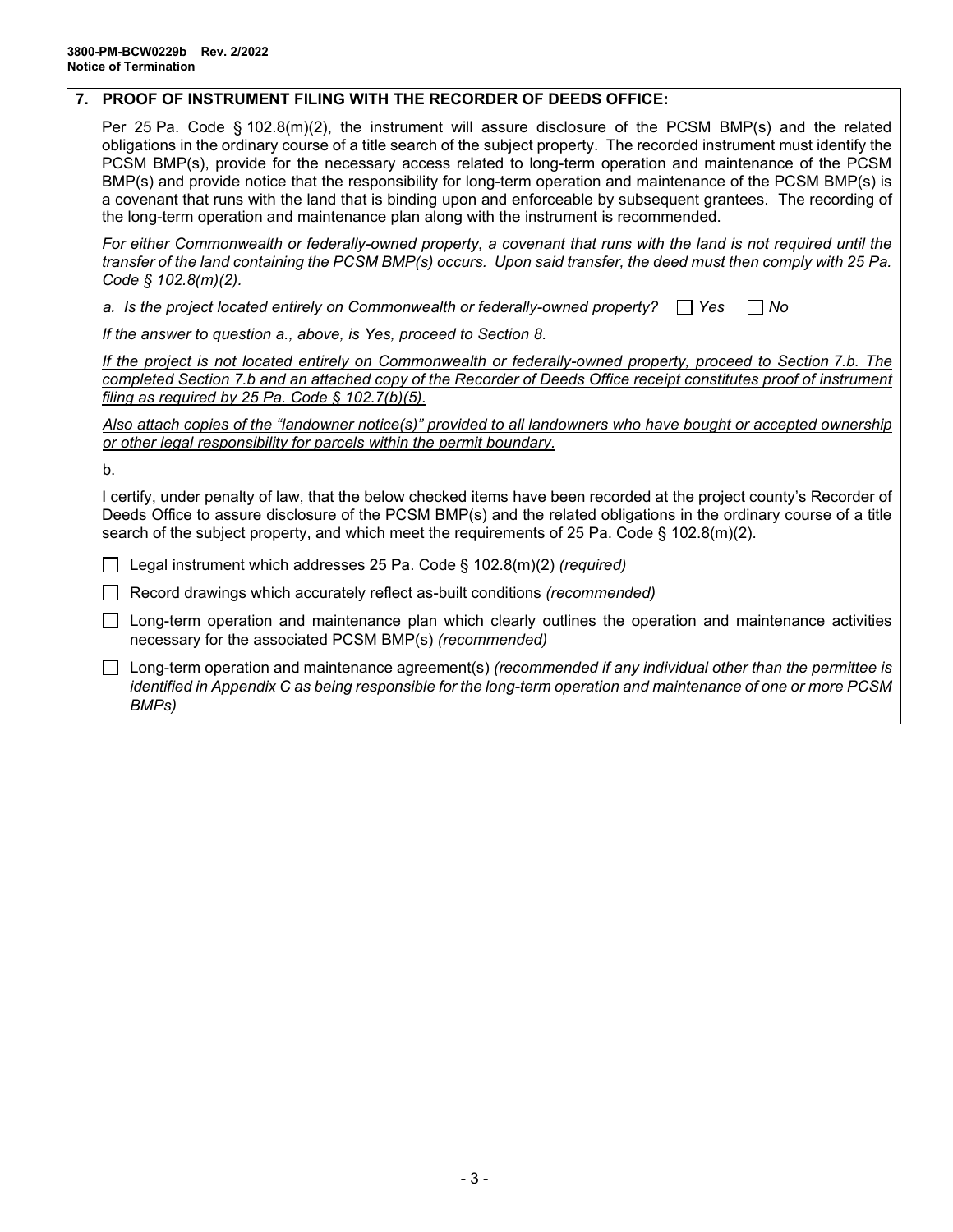### **8. Permit Termination Certification:**

### **This Section is to be completed by the person(s) listed in Section 4.**

I,  $\frac{1}{2}$  , certify under penalty of law that either permanent stabilization, under 25 Pa. Code § 102.22(a)(2), of the earth disturbance activities has occurred or the site has been returned to agricultural operation regulated under 25 Pa. Code § 102.4(a). I certify under penalty of law that either the installation of BMPs in accordance with an approved plan\* prepared and implemented per §§ 102.4 and 102.8 (relating to erosion and sediment control requirements; and PCSM requirements) has occurred or all approved restoration/reclamation activities have been completed. I understand that by submitting this NOT, I am no longer authorized to conduct earth disturbance activities under the referenced permit and that discharging stormwater from earth disturbance activities to waters of the Commonwealth is unlawful where the discharge is not authorized by a permit. I also understand that the submittal of this NOT does not release a permittee or co-permittee from liability for any violations of the permit, the federal Clean Water Act (if applicable), the Pennsylvania Clean Streams Law and the rules and regulations promulgated thereunder, or from liability for any environmental damages occurring as a result of any earth disturbance activities conducted at the site. I understand that there are significant penalties for submitting false information, including possible fines and imprisonment for knowing violations.

\*Upon NOT approval, the submitted record drawings or site restoration/reclamation plan equates an approved plan.

#### **Individual; proceed to signature portion.**

I hereby certify that I am the signatory pursuant to 25 Pa. Code § 92a.22 and 40 CFR § 122.22 and that I am the person who is responsible for decision-making regarding environmental compliance functions for **Enter Entity name**, the manager of one or more manufacturing, production, or operating facilities of the permittee and am authorized to make management decisions which govern the operation of regulated facility including having explicit or implicit duty of making major capital investment recommendations, and initiating and directing other comprehensive measures to assure the permittee's long term environmental compliance with environmental laws and regulations.

(choose one of the following; not applicable for individuals):

| $president$ $\Box$ vice president $\Box$ secretary<br>$\vert$ treasurer                                                                                                      |
|------------------------------------------------------------------------------------------------------------------------------------------------------------------------------|
| Entity name<br>Entity name<br>Entity name<br>of                                                                                                                              |
|                                                                                                                                                                              |
| <b>LLC</b>                                                                                                                                                                   |
| general partner of ________________________________ partnership/LP/LLP<br>Entity name                                                                                        |
| principal executive officer or ranking elected official of __________________ Municipality/State/Federal/other<br>Entity name<br>public agency                               |
| Power of Attorney/delegation of contractual authority (documentation supporting delegation of contracting<br>authority must be provided) for ________________<br>Entity name |
| <b>SIGNATURE</b>                                                                                                                                                             |
| <b>Permittee</b>                                                                                                                                                             |
| Print Name and Title of Person Signing                                                                                                                                       |
| Signature of Permittee                                                                                                                                                       |
| Date Signed                                                                                                                                                                  |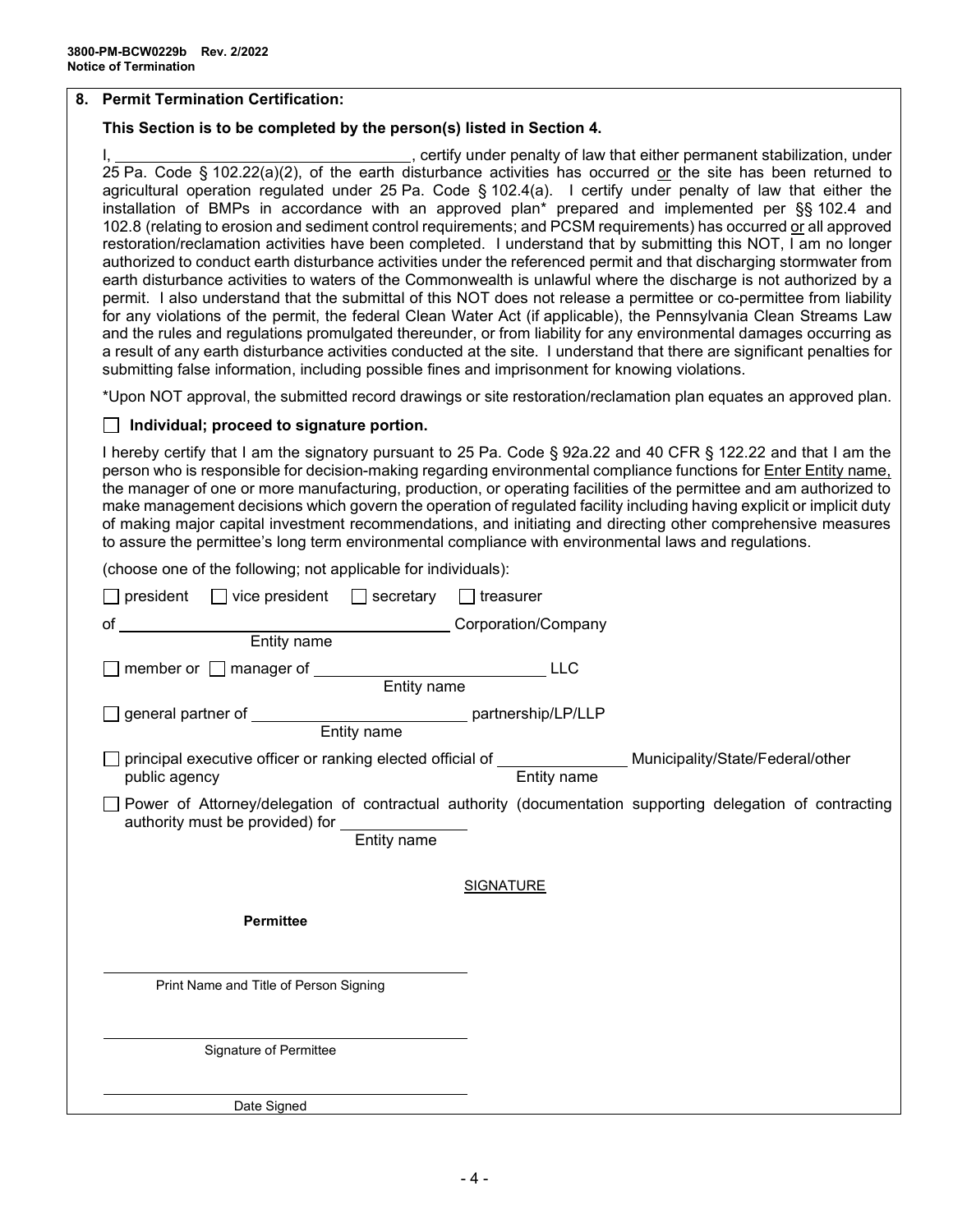### **APPENDIX A Summary Table of Installed PCSM BMPs**

# **Check all applicable PCSM BMPs that have been installed as part of the approved PCSM Plan along with their associated function(s).**

# **Note: VC = Volume Control, RC = Rate Control and WQ = Water Quality**

## **Permit No.:**

| <b>BMP</b> |                                                      |   | <b>Function(s)</b> |  |           |        |           | No. of BMPs | <b>Total Acres</b><br><b>Treated</b> | <b>Total Volume</b><br><b>Treated</b> |
|------------|------------------------------------------------------|---|--------------------|--|-----------|--------|-----------|-------------|--------------------------------------|---------------------------------------|
|            | <b>Wet Ponds</b>                                     |   | VC                 |  | <b>RC</b> |        | WQ        |             |                                      |                                       |
|            | <b>Constructed Wetlands</b>                          |   | VC                 |  | RC        |        | <b>WQ</b> |             |                                      |                                       |
|            | <b>Retention Basins</b>                              |   | VC                 |  | <b>RC</b> |        | <b>WQ</b> |             |                                      |                                       |
|            | <b>Detention Basins</b>                              |   | VC                 |  | <b>RC</b> |        |           |             |                                      |                                       |
|            | <b>Underground Detention</b>                         |   | VC                 |  | <b>RC</b> |        |           |             |                                      |                                       |
|            | Dry Extended Detention Basin                         |   | VC                 |  | <b>RC</b> |        |           |             |                                      |                                       |
|            | Sediment Fore Bay                                    |   | VC                 |  |           |        | <b>WQ</b> |             |                                      |                                       |
|            | <b>Infiltration Trench</b>                           |   | VC                 |  | <b>RC</b> |        | WQ        |             |                                      |                                       |
|            | Infiltration Berm/Retentive Grading                  |   | VC                 |  | <b>RC</b> |        | WQ        |             |                                      |                                       |
|            | Subsurface Infiltration Bed                          |   | VC                 |  | <b>RC</b> |        | WQ        |             |                                      |                                       |
|            | <b>Infiltration Basin</b>                            |   | VC                 |  | <b>RC</b> |        | WQ        |             |                                      |                                       |
|            | <b>Pervious Pavement</b>                             |   | VC                 |  | <b>RC</b> |        | WQ        |             |                                      |                                       |
|            | Dry Well/Seepage Pit                                 |   | VC                 |  | <b>RC</b> |        | WQ        |             |                                      |                                       |
|            | <b>Bio-Infiltration Areas</b>                        |   | VC                 |  | <b>RC</b> |        | WQ        |             |                                      |                                       |
|            | Rain Gardens/Bio-Retention                           |   | VC                 |  | <b>RC</b> |        | WQ        |             |                                      |                                       |
|            | <b>Vegetated Swales</b>                              |   | <b>VC</b>          |  | <b>RC</b> |        | WQ        |             |                                      |                                       |
|            | <b>Constructed Filters</b>                           |   | VC                 |  | <b>RC</b> |        | WQ        |             |                                      |                                       |
|            | Protect Sensitive & Special Value<br>Features        |   | <b>VC</b>          |  | <b>RC</b> | $\Box$ | <b>WQ</b> |             |                                      |                                       |
|            | Protect/Convert/Establish Riparian<br><b>Buffers</b> | × | VC                 |  | <b>RC</b> | $\Box$ | <b>WQ</b> |             |                                      |                                       |
|            | Restoration:<br>Buffers/Landscape/Floodplain         |   | VC                 |  | <b>RC</b> |        | <b>WQ</b> |             |                                      |                                       |
|            | <b>Disconnection From Storm Sewers</b>               |   | VC                 |  | <b>RC</b> |        | <b>WQ</b> |             |                                      |                                       |
|            | <b>Rooftop Disconnections</b>                        |   | VC                 |  | <b>RC</b> |        | WQ        |             |                                      |                                       |
|            | <b>Vegetated Roofs</b>                               |   | VC                 |  | <b>RC</b> |        | WQ        |             |                                      |                                       |
|            | <b>Runoff Capture/Reuse</b>                          |   | VC                 |  | <b>RC</b> |        | <b>WQ</b> |             |                                      |                                       |
|            | Oil/Grit Separators                                  |   |                    |  |           |        | WQ        |             |                                      |                                       |
|            | <b>Water Quality Inserts/Inlets</b>                  |   |                    |  |           |        | WQ        |             |                                      |                                       |
|            | <b>Street Sweeping</b>                               |   |                    |  |           |        | WQ        |             |                                      |                                       |
|            | Soil Amendment/Soil Restoration                      |   | VC                 |  | <b>RC</b> |        | WQ        |             |                                      |                                       |
|            | Other                                                |   | VC                 |  | <b>RC</b> |        | WQ        |             |                                      |                                       |
|            | Other                                                |   | VC                 |  | <b>RC</b> |        | WQ        |             |                                      |                                       |
|            | Other                                                |   | VC                 |  | <b>RC</b> |        | WQ        |             |                                      |                                       |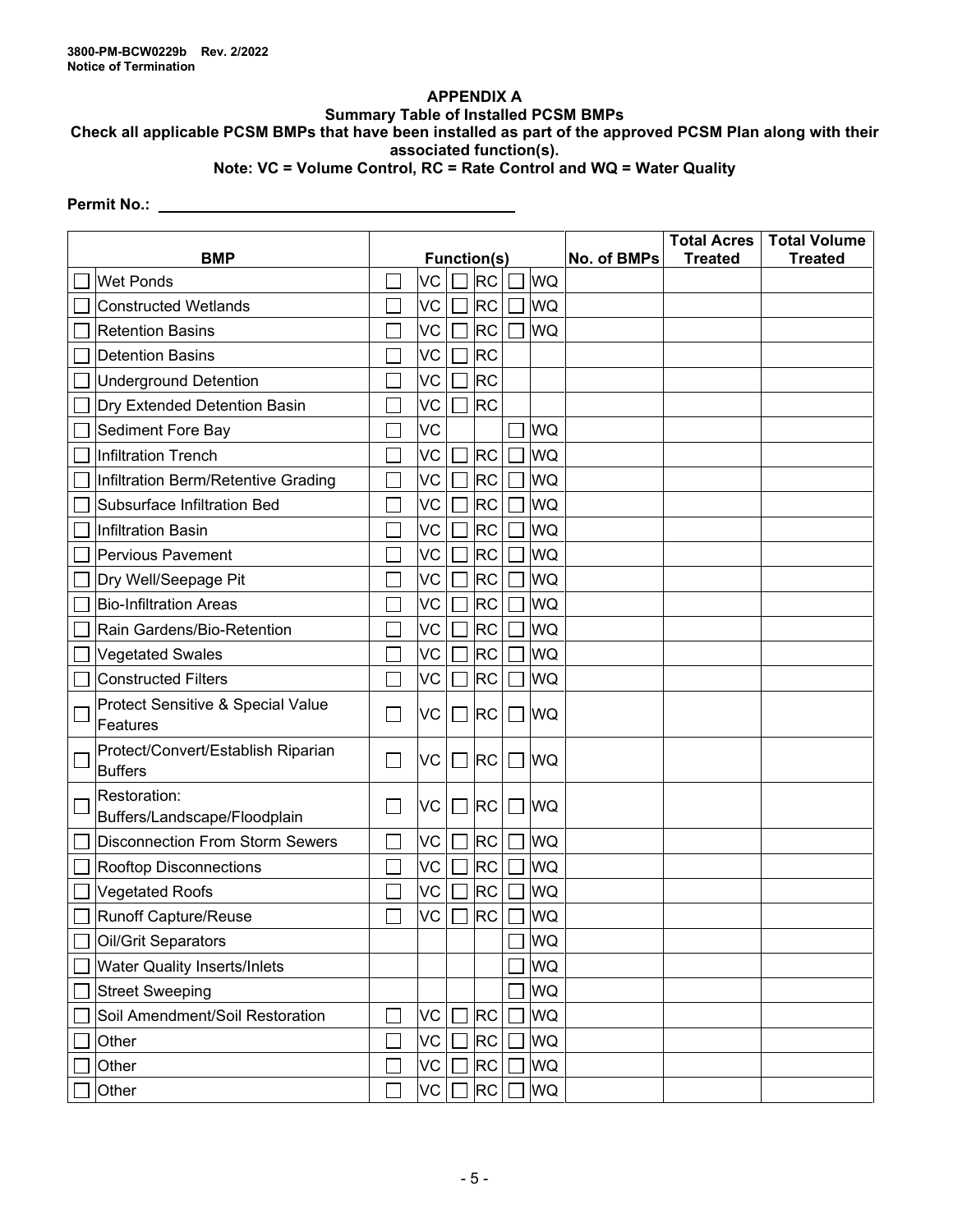### **APPENDIX B Record Drawings (accurately reflecting as-built conditions) Checklist**

**Permit No.:**

| Indicate whether each item is     |                       |                                                                           |  |  |  |  |
|-----------------------------------|-----------------------|---------------------------------------------------------------------------|--|--|--|--|
| included or not applicable        |                       | <b>Building Improvements</b>                                              |  |  |  |  |
| Included<br><b>Not Applicable</b> |                       | Item                                                                      |  |  |  |  |
|                                   |                       | <b>Building Footprint</b>                                                 |  |  |  |  |
|                                   |                       | Limits of Paving and other impervious areas                               |  |  |  |  |
|                                   |                       | <b>Property Lines</b>                                                     |  |  |  |  |
|                                   |                       | <b>Finish Grading</b>                                                     |  |  |  |  |
|                                   |                       | <b>Downspout Locations</b>                                                |  |  |  |  |
|                                   |                       | <b>Site Utilities</b>                                                     |  |  |  |  |
| <b>Included</b>                   | <b>Not Applicable</b> | <b>Item</b>                                                               |  |  |  |  |
|                                   |                       | Well location                                                             |  |  |  |  |
|                                   |                       | Septic tanks, dosing tanks, distribution boxes and on-lot absorption area |  |  |  |  |
|                                   |                       | <b>Stormwater Conveyance</b>                                              |  |  |  |  |
| Included                          | <b>Not Applicable</b> | Item                                                                      |  |  |  |  |
|                                   |                       | Pipe locations including pipe material, diameter, slope and length        |  |  |  |  |
|                                   |                       | Inlets and endwall locations including inverts and grate elevations       |  |  |  |  |
|                                   |                       | Swale locations and dimensions                                            |  |  |  |  |
|                                   |                       | Rock aprons and other pipe outlets locations                              |  |  |  |  |
|                                   |                       | <b>Post Construction Storm Water Management (PCSM)</b>                    |  |  |  |  |
| Included                          | <b>Not Applicable</b> | Item                                                                      |  |  |  |  |
|                                   |                       | Structural PCSM BMP locations and access                                  |  |  |  |  |
|                                   |                       | Non-Structural PCSM BMP locations                                         |  |  |  |  |
|                                   |                       | Construction details of PCSM BMPs in as-built condition                   |  |  |  |  |
|                                   |                       | <b>BMP</b> berm elevations                                                |  |  |  |  |
|                                   |                       | <b>BMP</b> bottom elevations                                              |  |  |  |  |
|                                   |                       | Emergency spillway elevation                                              |  |  |  |  |
|                                   |                       | Emergency spillway length                                                 |  |  |  |  |
|                                   |                       | Emergency spillway protection (TRW, Riprap, etc.)                         |  |  |  |  |
|                                   |                       | Outlet structure elevations, orifice sizes                                |  |  |  |  |
|                                   |                       | Pipe size, length, material, elevations and slope                         |  |  |  |  |
|                                   |                       | Show all rain barrels, seepage pits, infiltration trenches                |  |  |  |  |
|                                   |                       | Show limits (soil amendments, new wood line, etc.)                        |  |  |  |  |
|                                   |                       | Cover condition (lawn, meadow, woods, etc.)                               |  |  |  |  |
|                                   |                       | PCSM BMP Long-Term O&M                                                    |  |  |  |  |
|                                   |                       | <b>PCSM - Irrigation BMPs only</b>                                        |  |  |  |  |
| Included                          | <b>Not Applicable</b> | Item                                                                      |  |  |  |  |
|                                   |                       | Spray Head and Valve Locations and Spray Radii                            |  |  |  |  |
|                                   |                       | Pump Location                                                             |  |  |  |  |
|                                   |                       | Pump Information (Duty point, HP)                                         |  |  |  |  |
|                                   |                       | <b>Controller Location</b>                                                |  |  |  |  |
|                                   |                       | Intake Location                                                           |  |  |  |  |
|                                   |                       | Location of main (size and material)                                      |  |  |  |  |
|                                   |                       | Laterals (size and material)                                              |  |  |  |  |
|                                   |                       | <b>Dosing Schedule</b>                                                    |  |  |  |  |
|                                   |                       | Drip Field with tubing location                                           |  |  |  |  |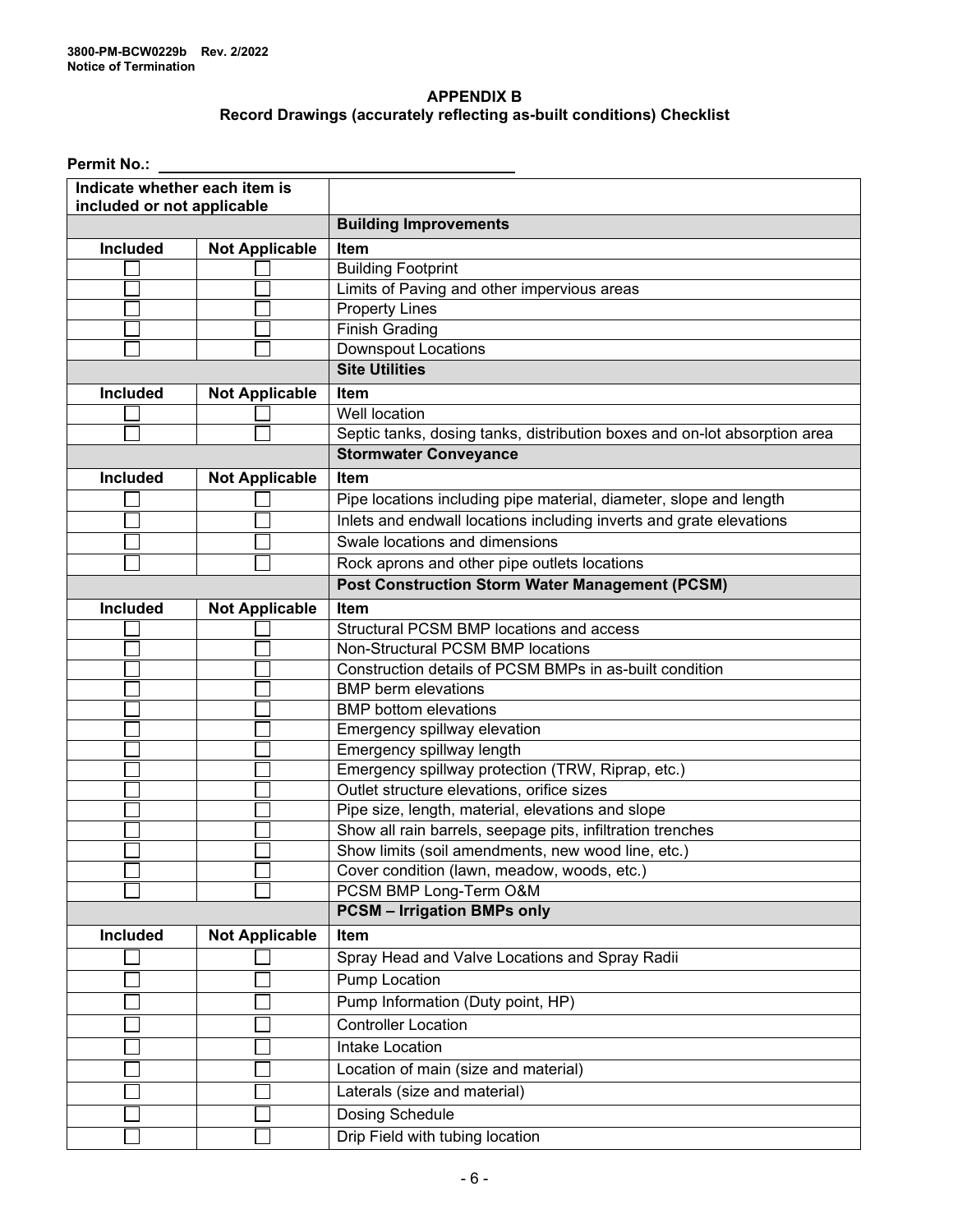### **APPENDIX C**

**Permit No.:**

| Person(s) Responsible for Long-Term Operation and Maintenance of PCSM BMPs:                                                                                            |                                    |                                  |                |         |  |  |
|------------------------------------------------------------------------------------------------------------------------------------------------------------------------|------------------------------------|----------------------------------|----------------|---------|--|--|
| The following person(s) understand and have agreed to the long-term operation and maintenance of the PCSM BMPs as per the long-term operation and<br>maintenance plan. |                                    |                                  |                |         |  |  |
| <b>PCSM BMPs (list one</b>                                                                                                                                             | Latitude and Longitude,<br>of each |                                  |                |         |  |  |
| <b>BMP</b> per row)                                                                                                                                                    | <b>PCSM BMP</b>                    | <b>Name of Responsible Party</b> | <b>Address</b> | Phone # |  |  |
|                                                                                                                                                                        |                                    |                                  |                |         |  |  |
|                                                                                                                                                                        |                                    |                                  |                |         |  |  |
|                                                                                                                                                                        |                                    |                                  |                |         |  |  |
|                                                                                                                                                                        |                                    |                                  |                |         |  |  |
|                                                                                                                                                                        |                                    |                                  |                |         |  |  |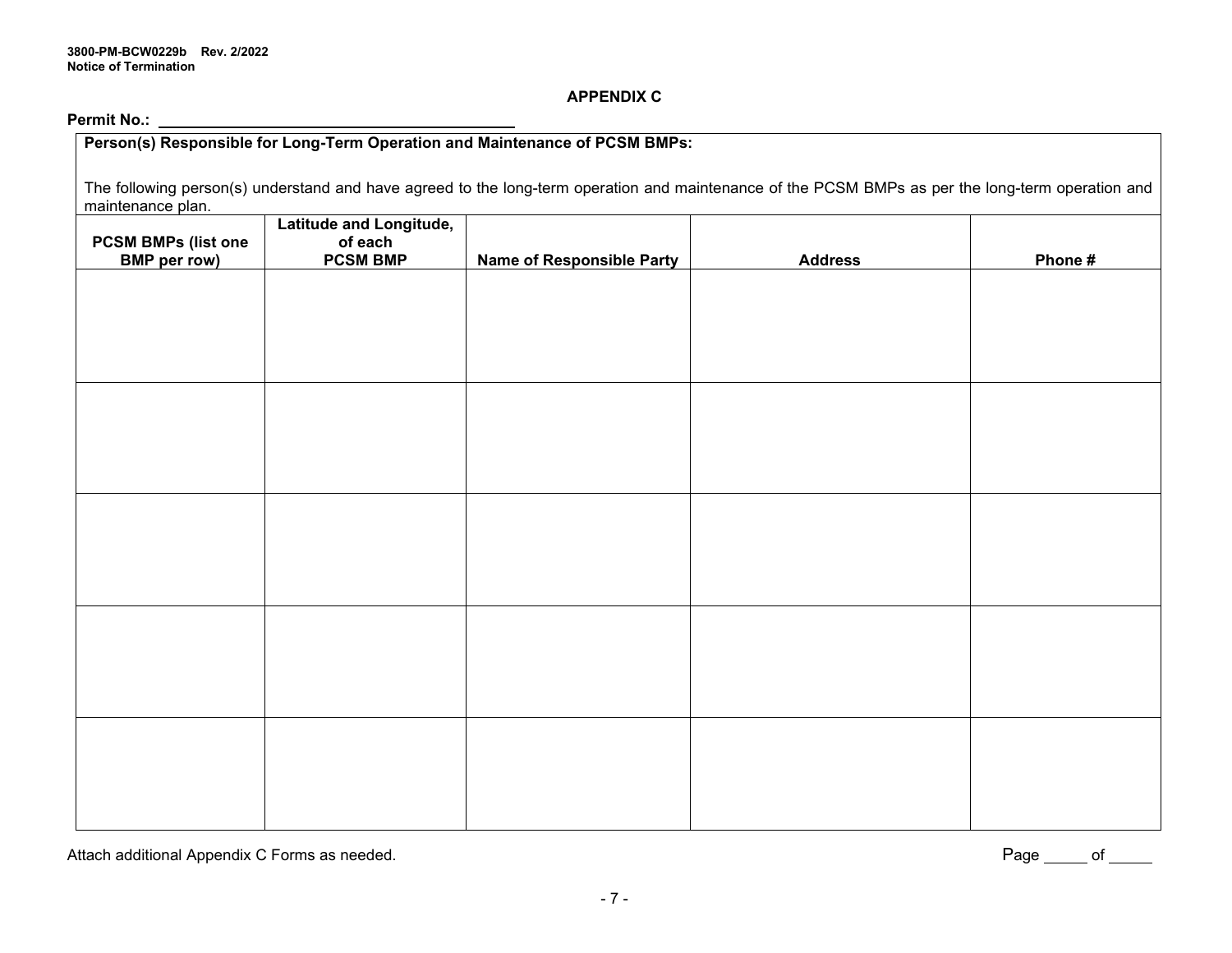## **NOTICE OF TERMINATION ("NOT") COMPLETENESS REVIEW AND FIELDWORK CHECKLIST**

## **Project Site Name: Permit No.:**

 $C =$  Complete, NC = Not Complete, N/A = Not Applicable

### **Paperwork Requirements:**

| SECTION 1 - NON-COMMONWEALTH/NON-FEDERAL PROPERTY   |                          |    |                                                                                                                                                                                         |  |  |  |  |
|-----------------------------------------------------|--------------------------|----|-----------------------------------------------------------------------------------------------------------------------------------------------------------------------------------------|--|--|--|--|
| <b>Permittee</b>                                    | <b>Reviewer</b>          |    | <b>Item</b>                                                                                                                                                                             |  |  |  |  |
| <b>Included</b>                                     | $\mathbf c$<br><b>NC</b> |    |                                                                                                                                                                                         |  |  |  |  |
|                                                     |                          |    | Completed Sections 1-8 of the NOT                                                                                                                                                       |  |  |  |  |
|                                                     |                          |    | Record Drawings which accurately reflect as-built conditions                                                                                                                            |  |  |  |  |
|                                                     |                          |    | Copy of Recorder of Deeds Office receipt for instrument filing                                                                                                                          |  |  |  |  |
| N/A<br>N/A                                          |                          |    | Copy of Landowner Notices (required if sale or other transfer of any parcel, lot,<br>road, or other real property occurred within the permit boundary during the life<br>of the permit) |  |  |  |  |
|                                                     |                          |    | Completed Appendices A, B, and C                                                                                                                                                        |  |  |  |  |
|                                                     |                          |    | <b>SECTION 2 - COMMONWEALTH/FEDERAL PROPERTY</b>                                                                                                                                        |  |  |  |  |
| <b>Permittee</b>                                    | <b>Reviewer</b>          |    |                                                                                                                                                                                         |  |  |  |  |
| <b>Included</b>                                     | <b>NC</b><br>$\mathbf C$ |    | <b>Item</b>                                                                                                                                                                             |  |  |  |  |
|                                                     |                          |    | Completed Sections 1-7.a. and 8 of the NOT                                                                                                                                              |  |  |  |  |
|                                                     |                          |    | Record Drawings which accurately reflect as-built conditions                                                                                                                            |  |  |  |  |
|                                                     |                          |    | Completed Appendices A, B, and C                                                                                                                                                        |  |  |  |  |
| <b>SECTION 3 - RESTORATION/RECLAMATION ACTIVITY</b> |                          |    |                                                                                                                                                                                         |  |  |  |  |
| <b>Permittee</b>                                    | <b>Reviewer</b>          |    | <b>Item</b>                                                                                                                                                                             |  |  |  |  |
| <b>Included</b>                                     | $\mathbf c$              | NC |                                                                                                                                                                                         |  |  |  |  |
|                                                     |                          |    | Completed Sections 1-6 and 8 of the NOT                                                                                                                                                 |  |  |  |  |
|                                                     |                          |    | Record Drawings or Site Restoration/Reclamation Plan                                                                                                                                    |  |  |  |  |

### **Fieldwork Requirements**:

| <b>SECTION 4 - FIELD INSPECTION (Required for permit termination)</b> |                 |              |                                                                                                                                                |  |  |  |  |
|-----------------------------------------------------------------------|-----------------|--------------|------------------------------------------------------------------------------------------------------------------------------------------------|--|--|--|--|
| <b>Permittee</b>                                                      | <b>Reviewer</b> |              | Item                                                                                                                                           |  |  |  |  |
| <b>Addressed</b>                                                      | <b>NC</b>       |              |                                                                                                                                                |  |  |  |  |
|                                                                       |                 |              | Permanent Stabilization per 25 Pa. Code § 102.22(a)(2)                                                                                         |  |  |  |  |
|                                                                       |                 |              | or the return to agricultural operation regulated under 25 Pa. Code $\S$ 102.4(a)                                                              |  |  |  |  |
| I N/A                                                                 | N/A             | $\mathsf{L}$ | Installation of PCSM BMPs per 25 Pa. Code §§ 102.8(a) through (m) and<br>approved permit (required for non-restoration/reclamation activities) |  |  |  |  |
| N/A                                                                   | N/A             | $\mathsf{L}$ | Installation of PCSM BMPs per 25 Pa. Code § 102.8(n) and approved permit<br>(required for restoration/reclamation activities)                  |  |  |  |  |
|                                                                       |                 |              | Removal of E&S BMPs per 25 Pa. Code § 102.22(a)(1) and approved permit                                                                         |  |  |  |  |

### **OFFICIAL USE ONLY**

| Determination:<br>Denv<br>    Approve | Inspection Report No: |
|---------------------------------------|-----------------------|
| Reviewer Name:<br>Date:               |                       |